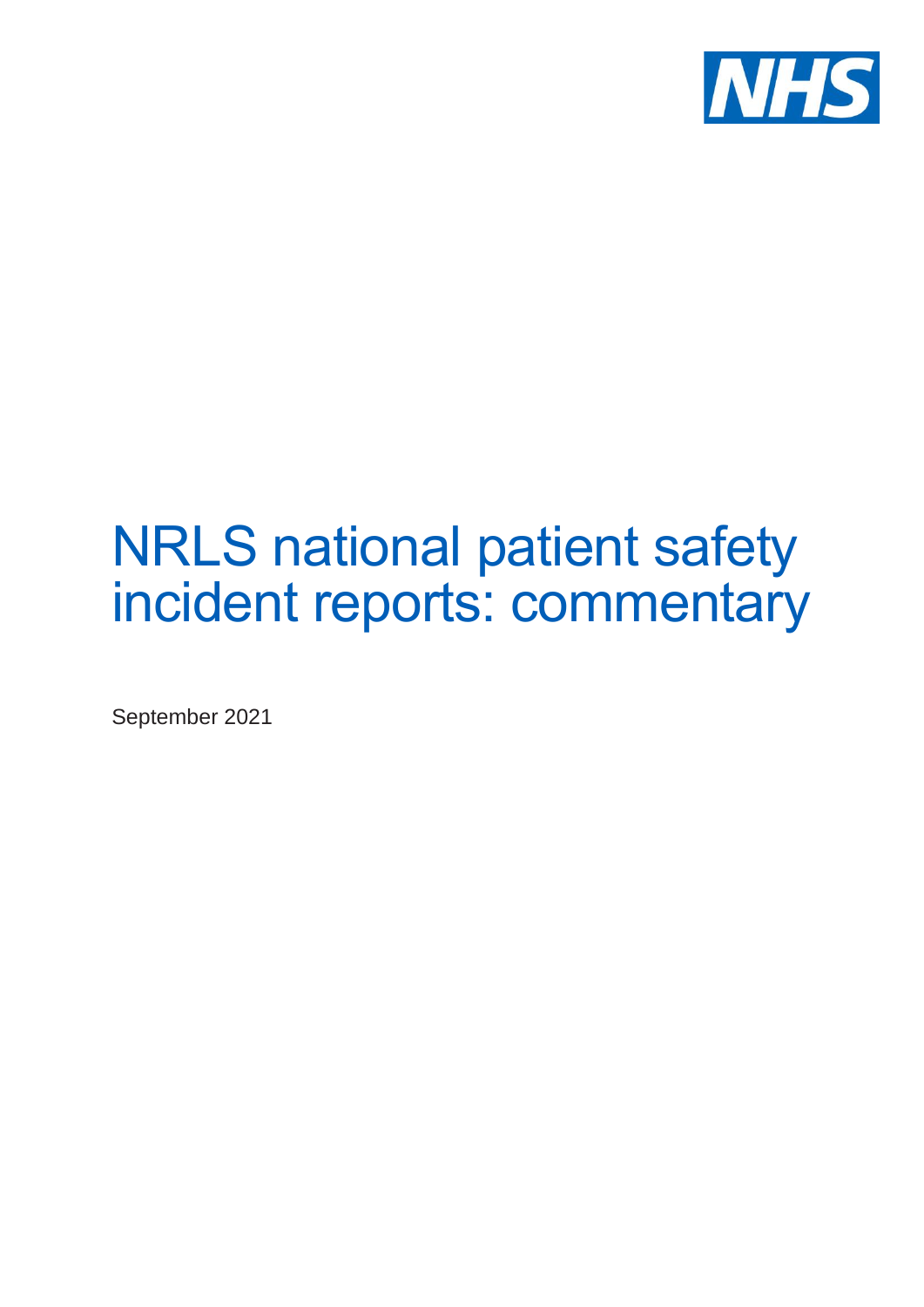### **Contents**

| 4. Incidents reported as occurring from April 2020 to March 2021 |  |
|------------------------------------------------------------------|--|
|                                                                  |  |
|                                                                  |  |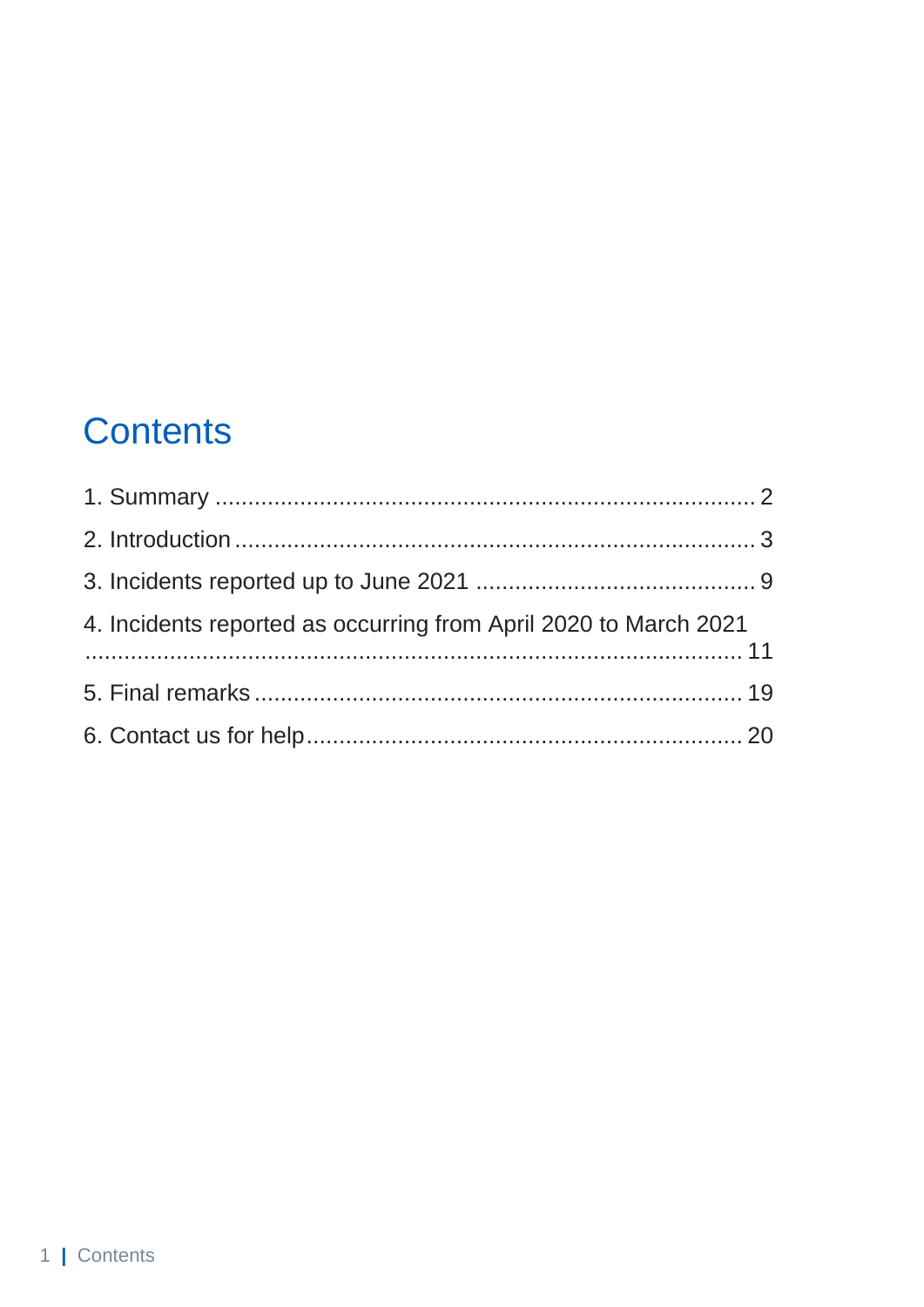## <span id="page-2-0"></span>1. Summary

Reporting to the National Reporting and Learning System (NRLS) is largely voluntary, to encourage openness and continual increases in reporting to facilitate learning from error.

Increases in the number of incidents reported reflects an improved reporting culture and should not be interpreted as a decrease in the safety of the NHS. Equally, a decrease cannot be interpreted as an increase in the safety of the NHS.

This report covers the early stages of the COVID-19 pandemic in England, from April 2020 through to the end of March 2021, when cases had declined rapidly. The number of incidents reported from April 2020 to March 2021 was 2,109,057, and represent a small decrease of 6.1% compared to April 2019 to March 2020 (2,246,622).

Nationally there are peaks in reporting every six months when organisations submit large batches of data at the cut-off for the six-monthly official statistics publications.

Nationally, the overall profile of incident characteristics (incident type, degree of harm, care setting where the incident occurred) was consistent between April 2019 to March 2020 and April 2020 to March 2021. Most incidents are reported as causing no harm (69.3%) or low harm (27.1%). Fewer than 4% of incidents reported caused higher degrees of harm

We revised our publishing schedule for this data, as a result it is now published annually rather than biannually. This report is the first publication to cover a 12 month reporting period, based on fiscal years running from April – March. Comparisons are made against previously unpublished 12-month period, formed by combining data from the two previous six-month publications.

Responsible statistician: Chris Mainey

For queries relating to this document or our statistics, please contact: [nrls.datarequests@nhs.net](mailto:nrls.datarequests@nhs.net)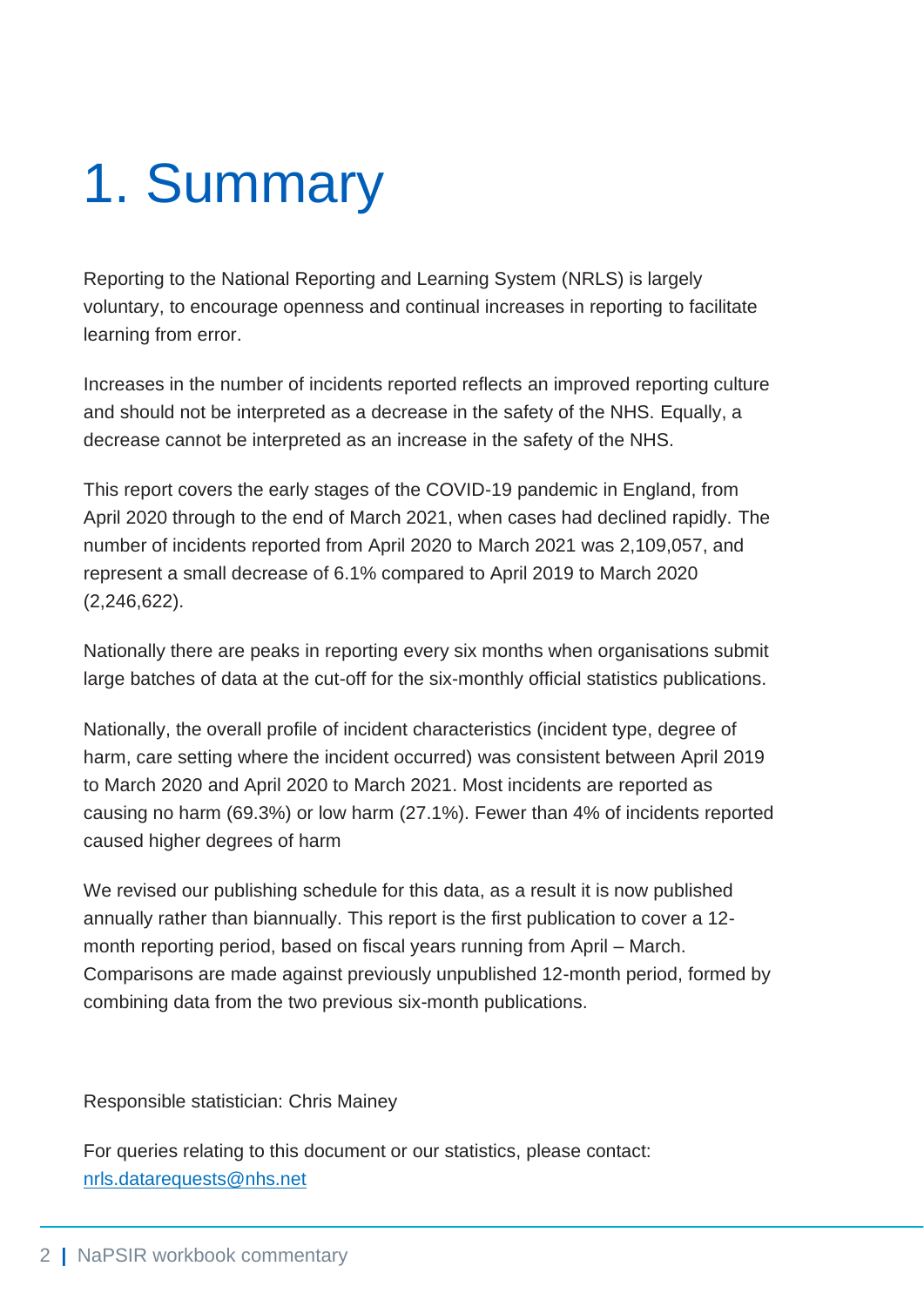## <span id="page-3-0"></span>2. Introduction

### 2.1 Impact of COVID-19

This commentary interprets the data published in the national patient safety incident reports [\(NaPSIR\)](https://www.england.nhs.uk/patient-safety/national-patient-safety-incident-reports/) for April 2020 to March 2021 for English NHS organisations. This covers the period from the start of the COVID-19 pandemic in England, through to the peak at the end of 2020 (Figure 1), and ending in March 2021. The pandemic has had a profound and far-reaching impact on society and health provision globally.

To protect the NHS and release capacity in hospitals for COVID-19 patients, the NHS in England underwent rapid changes to the types of services provided (Health Foundation, 2020<sup>1</sup>). For example: non-urgent elective procedures were postponed and patients who were "medically ready" were discharged with support packages; primary care services were modified to include virtual appointments, allow for social distancing, and to support the subsequent roll out of the COVID-19 vaccine (Health Foundation, 2021<sup>2</sup>).

Responding to COVID-19 placed considerable extra burden on healthcare staff. The NHS England and NHS Improvement National Patient Safety Team's position was that NHS staff should continue to report anything that concerned them and that they felt others needed to know. It was also made clear there should be no criticism of staff for incident reporting decisions during this time.

The team also provided advice to regional teams to support providers by clarifying expectations related to hospital-onset healthcare associated COVID-19 infections in October 2020, and again in March 2021. This advice reiterated existing definitions of 'hospital-onset probable or definite healthcare acquired infections', and that these also meet the definition of a patient safety incident. This has contributed to a sharp rise in infection control incidents related to COVID-19, notably in the acute setting and infection control categories (see section 4).

<sup>&</sup>lt;sup>1</sup> Health Foundation, November 2020. Elective care in England. Assessing the impact of COVID-19 and where next. Accessed 20 Sep. 21 [< Elective care in England -](https://www.health.org.uk/publications/long-reads/elective-care-in-england-assessing-the-impact-of-covid-19-and-where-next) The Health Foundation>

<sup>&</sup>lt;sup>2</sup> Health Foundation, May 2021. How has the COVID-19 pandemic impacted primary care? Accessed 20 Sep. 21 < How has [the COVID-19 pandemic impacted primary care? \(health.org.uk\)>](https://www.health.org.uk/news-and-comment/charts-and-infographics/how-has-the-covid-19-pandemic-impacted-primary-care)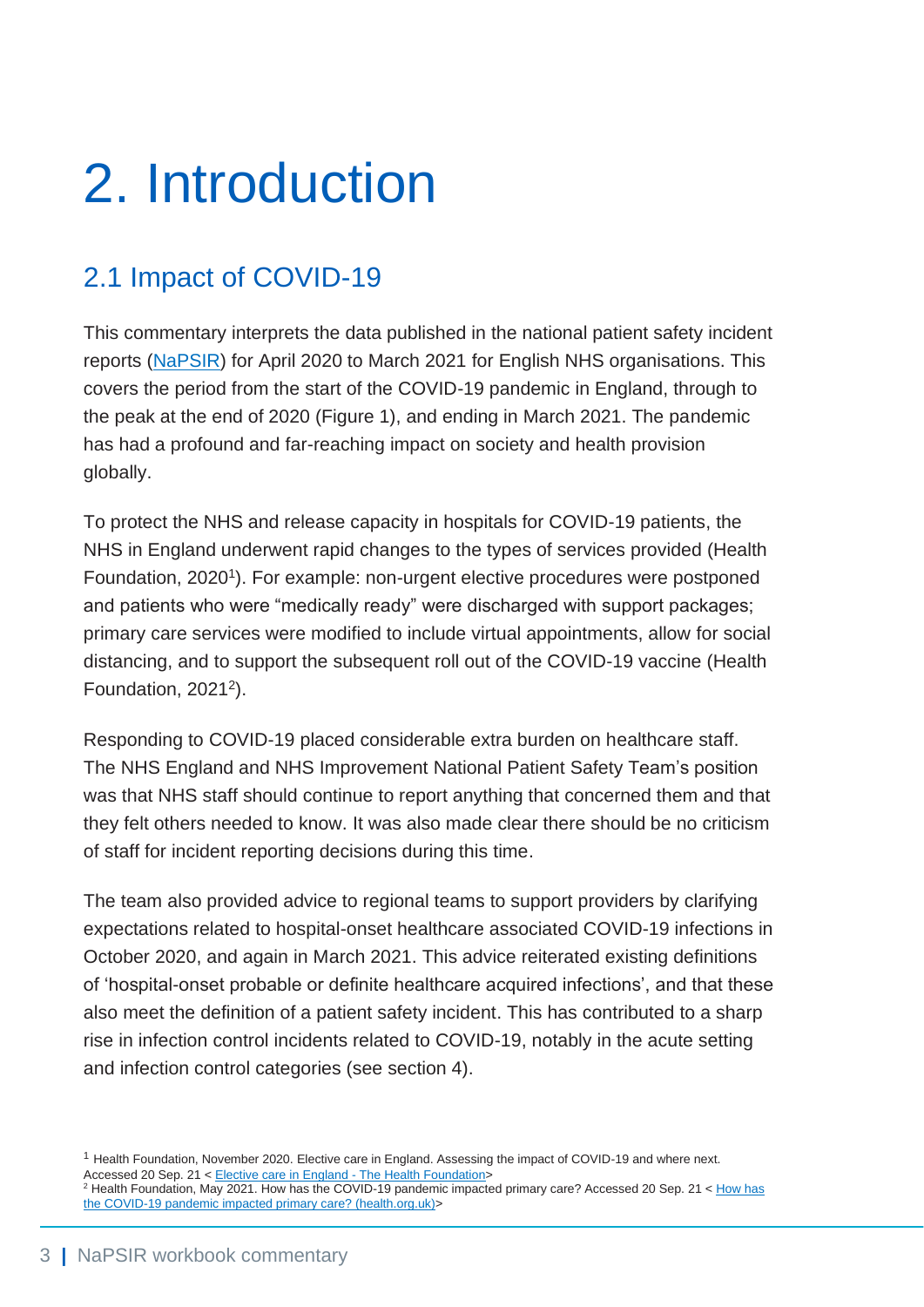These COVID-19 related changes can be observed in routine national NHS-related datasets as well as the NRLS and will affect any comparisons over time. For example: we anticipated a static or declining trend in the number of incidents reported to the NRLS and a change in the types of incidents reported because of pressures on NHS staff capacity and fewer elective procedures.



**Figure 1**. Daily COVID-19 cases, England\*

\* Reproduced from [https://coronavirus.data.gov.uk/details/cases,](https://coronavirus.data.gov.uk/details/cases) accessed 16/08/2021.

### 2.2 NaPSIR Overview

The NaPSIR provides data on patient safety incidents at a national level. This is the first annual NaPSIR publication; previously quarterly updates were published every six months. As with previous NaPSIR commentaries we still compare the current and previous 12 month periods.

The NaPSIR workbooks still present data by quarter. Any comparison over time by quarter or six month period must be done by comparing with the same quarter or six month period in the previous year. This is because of seasonality in reporting patterns and when incidents occur. For example, the number of incidents **reported**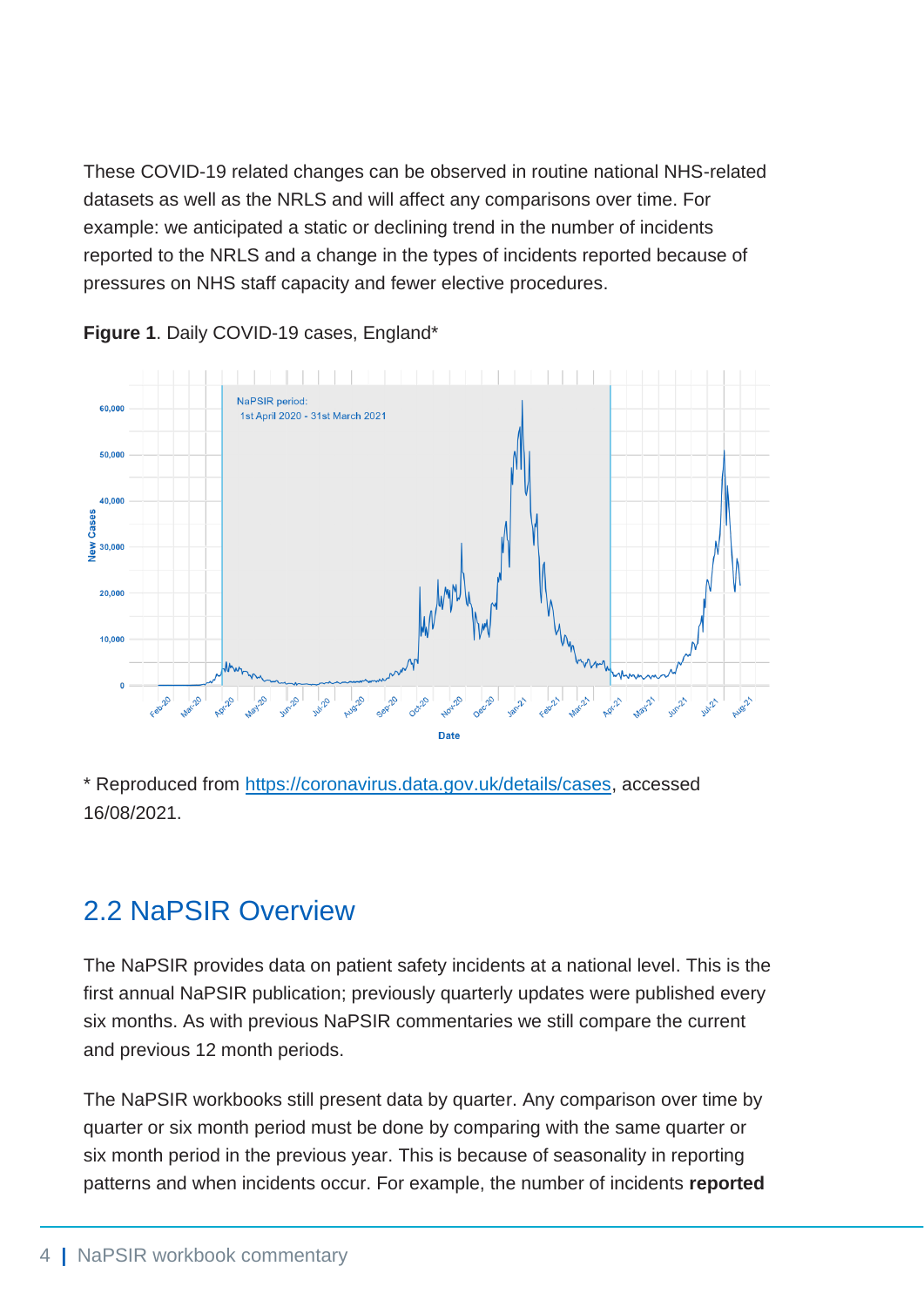has historically peaked every May and November around the cut-offs for organisations to submit data for two of our routine data publications. Therefore, comparing consecutive periods may be misleading if, for example, the previous period included a known reporting peak. Any comparisons against other time periods should also consider the effects for COVID-19, described in section 2.1.

The data and this commentary are part of a range of official statistics on patient safety incidents reported to the NRLS. Our other statistic outputs are:

- organisation patient safety incident reports [\(OPSIR\)](https://www.england.nhs.uk/patient-safety/organisation-patient-safety-incident-reports/23-september-2020/)
- [monthly summary data](https://www.england.nhs.uk/patient-safety/monthly-data-patient-safety-incident-reports/) on patient safety incident reports.<sup>3</sup>

This document should be read alongside the **NaPSIR** data tables. The data contained in NaPSIR and OPSIR differs for the reasons listed in Table 1. Therefore, the statistics are not comparable and numbers should not be expected to match.

Detailed information on how we manage data quality and revisions and corrections is available on the **NaPSIR** webpage.

<sup>3</sup> Although not formally an official statistic, this output is included here due to its similarity to the OPSIR and NaPSIR.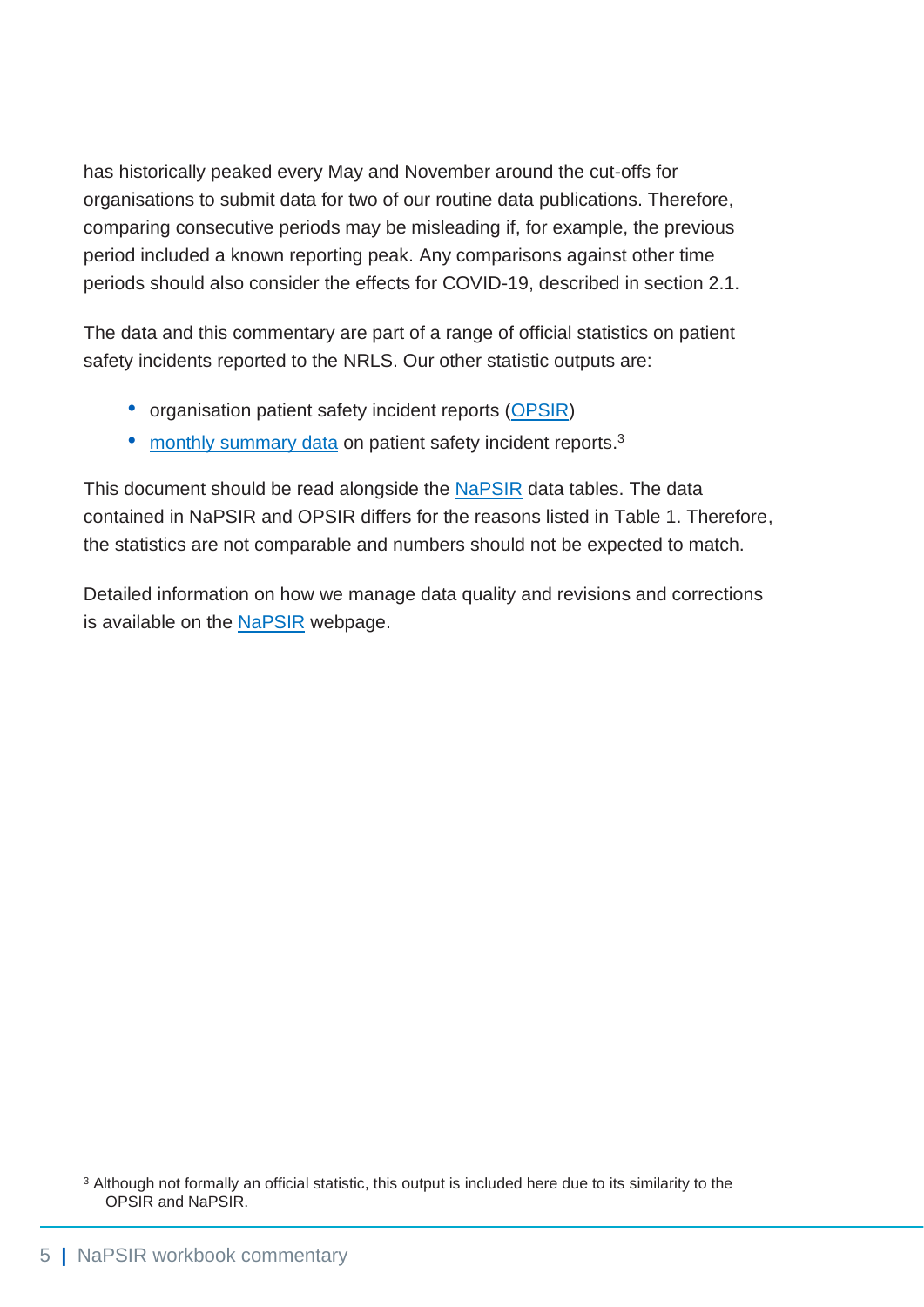| Table 1: Main features of NaPSIR, OPSIR and monthly workbooks |  |  |
|---------------------------------------------------------------|--|--|
|---------------------------------------------------------------|--|--|

| <b>Feature</b>           | <b>NaPSIR</b>                                                                                                                                                                                                                                                                                                                                                                                                                             | <b>OPSIR</b>                                                                                                                                                                                                                                                                                                                                                               | <b>Monthly summaries</b>                                                                                                                                                                                                                                                                                                                 |
|--------------------------|-------------------------------------------------------------------------------------------------------------------------------------------------------------------------------------------------------------------------------------------------------------------------------------------------------------------------------------------------------------------------------------------------------------------------------------------|----------------------------------------------------------------------------------------------------------------------------------------------------------------------------------------------------------------------------------------------------------------------------------------------------------------------------------------------------------------------------|------------------------------------------------------------------------------------------------------------------------------------------------------------------------------------------------------------------------------------------------------------------------------------------------------------------------------------------|
| <b>Purpose</b>           | To provide a national<br>picture of the reporting of<br>patient safety incidents<br>and of the characteristics<br>of incidents (type, care<br>setting, degree of harm).<br>This dataset forms the<br>basis of the indicator<br>'improving the culture of<br>safety reporting' in Domain<br>5 of the NHS outcomes<br>framework (Treating and<br>caring for people in a safe<br>environment and<br>protecting them from<br>avoidable harm). | To provide data on<br>individual organisation's<br>reporting and patient<br>safety characteristics.<br><b>Different NHS</b><br>organisations provide<br>different services and<br>serve different<br>populations. Therefore,<br>to make comparisons as<br>meaningful as possible,<br>the NRLS groups NHS<br>organisations into<br>'clusters' of similar<br>organisations.* | To provide timely data on<br>reporting to the NRLS to<br>encourage more consistent<br>reporting and support<br>organisations to monitor<br>potential under-reporting of<br>incidents.<br>Data is provided by<br>organisation, degree of harm<br>and month of reporting to the<br>NRLS. Organisations are not<br>grouped into 'clusters'. |
| Dataset type             | Dynamic <sup>†</sup> and fixed/static                                                                                                                                                                                                                                                                                                                                                                                                     | Fixed/static                                                                                                                                                                                                                                                                                                                                                               | Dynamic                                                                                                                                                                                                                                                                                                                                  |
| <b>Dataset</b><br>used   | Reported and occurring<br>$datasets^{\ddagger}$                                                                                                                                                                                                                                                                                                                                                                                           | Reported and occurring<br>$datasets^{\ddagger}$                                                                                                                                                                                                                                                                                                                            | Reported dataset <sup>#</sup>                                                                                                                                                                                                                                                                                                            |
| <b>Period</b><br>covered | Reported dataset: rolling<br>quarters from October to<br>December 2003 to the<br>most recent quarter<br>available.<br>Occurring dataset:<br>NaPSIR now covers the<br>most recent financial year.<br>Previously, the occurring<br>data was published as<br>rolling quarters covering<br>the last four available<br>quarters.                                                                                                               | OPSIR now covers the<br>most recent financial<br>year. Previously, data<br>was published as six-<br>monthly periods, April-<br>September and October-<br>March.                                                                                                                                                                                                            | A rolling 12-month period<br>covering the preceding 12<br>complete months of available<br>data.                                                                                                                                                                                                                                          |
| <b>Updated</b>           | Annually                                                                                                                                                                                                                                                                                                                                                                                                                                  | Annually                                                                                                                                                                                                                                                                                                                                                                   | Every month                                                                                                                                                                                                                                                                                                                              |
| Geography/<br>breakdown  | All geographical locations,<br>by care setting                                                                                                                                                                                                                                                                                                                                                                                            | England, by individual<br>NHS organisation<br>(organised by cluster)                                                                                                                                                                                                                                                                                                       | England, by individual<br>organisation                                                                                                                                                                                                                                                                                                   |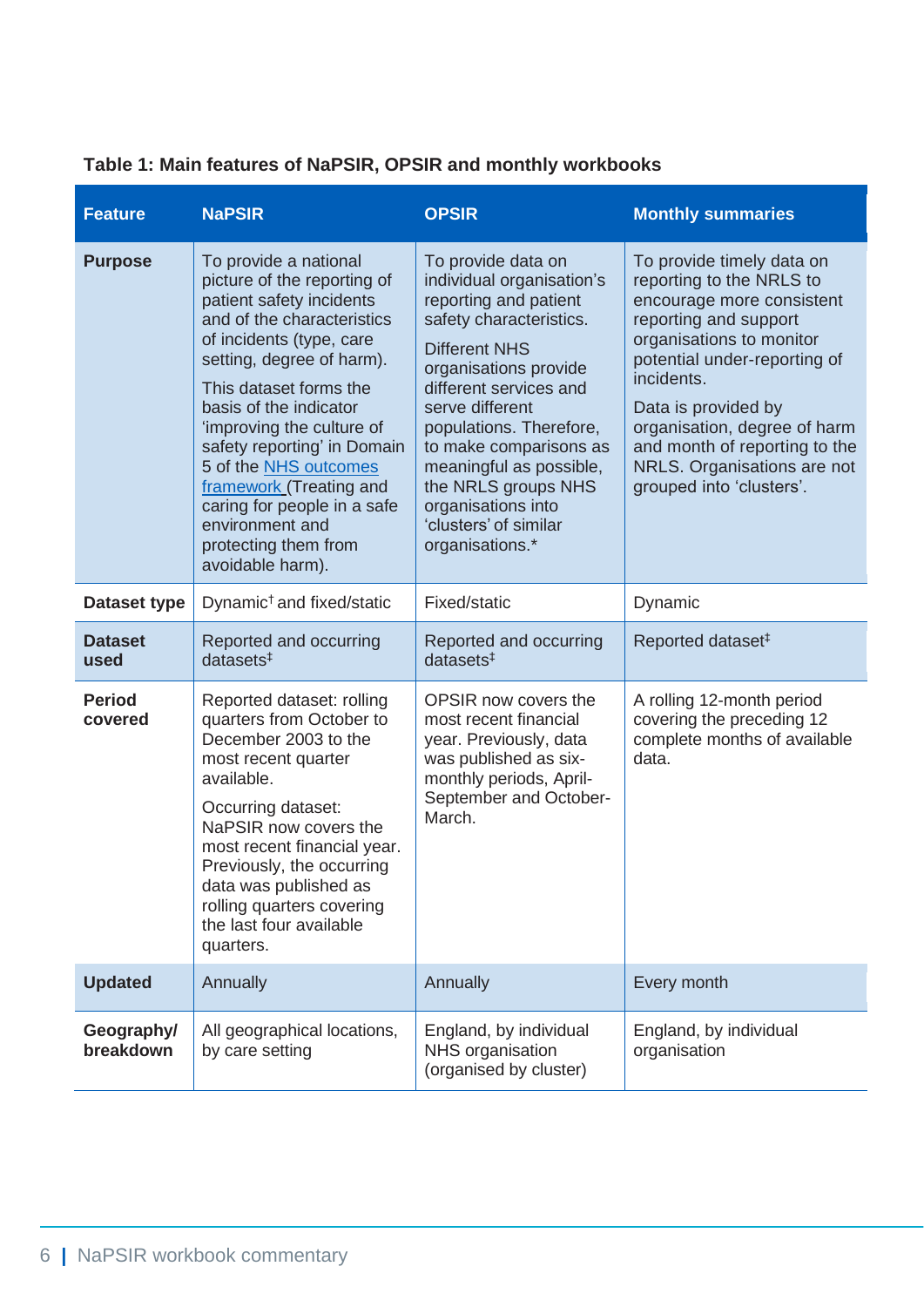| <b>Feature</b>    | <b>NaPSIR</b>                                                                                                                                                                                                                                                                                                                                                                                                                                             | <b>OPSIR</b>                                                                                                                                                                           | <b>Monthly summaries</b>                                                                                                                                                        |
|-------------------|-----------------------------------------------------------------------------------------------------------------------------------------------------------------------------------------------------------------------------------------------------------------------------------------------------------------------------------------------------------------------------------------------------------------------------------------------------------|----------------------------------------------------------------------------------------------------------------------------------------------------------------------------------------|---------------------------------------------------------------------------------------------------------------------------------------------------------------------------------|
| <b>Inclusions</b> | The following care<br>settings:<br>acute/general hospital<br>$\bullet$<br>mental health service<br>$\bullet$<br>community nursing,<br>$\bullet$<br>medical and therapy<br>service<br>learning disabilities<br>$\bullet$<br>service<br>ambulance service<br>$\bullet$<br>general practice<br>$\bullet$<br>community pharmacy<br>$\bullet$<br>community and general<br>$\bullet$<br>dental service<br>community optometry/<br>$\bullet$<br>optician service | The following<br>organisation types:<br>acute/general<br>$\bullet$<br>hospital<br>mental health service<br>$\bullet$<br>community trust<br>$\bullet$<br>ambulance service<br>$\bullet$ | The following organisation<br>types:<br>acute/general hospital<br>mental health service<br>community trust<br>$\bullet$<br>ambulance service<br>integrated care<br>organisation |

\* [Information on clusters](https://www.england.nhs.uk/patient-safety/organisation-patient-safety-incident-reports/23-september-2020/) is available in or accompanies the relevant publication.

† Figures for previous quarters may change slightly (figures for four consecutive quarters are given in each workbook for incidents 'occurring', from Tab 5 onwards) as the NRLS is a dynamic system (and incidents can be reported, or updated, at any time after they occurred).

‡ The reported dataset refers to incidents reported by, or within, a certain period. The occurring dataset refers to incidents occurring by, or within, a certain period. See above for more information.

### Overview of NRLS data collection and interpretation

The NRLS collects data on patient safety incidents in England and Wales. This commentary covers data reported by English organisations; data relating to Wales is available on the [Welsh Government website.](https://gov.wales/statistics-and-research?keywords=Patient%20safety&%20All%20=All&%20All%20=All&%20All%20=All&published_after=&published_before=%22)

Most data is submitted to the NRLS from an NHS organisation's local risk management system. A small number of reports are submitted using online ['eForms'](https://record.learn-from-patient-safety-events.nhs.uk/) by individuals and organisations that do not have local risk management systems. More information is available in our **accompanying guidance notes**.

Many factors affect how NRLS data and statistics are interpreted. Detailed information is available in our [accompanying guidance notes](https://www.england.nhs.uk/publication/nrls-official-statistics-publications-guidance-notes/) and data quality [statement,](https://www.england.nhs.uk/publication/patient-safety-incident-reports-official-statistic-compliance/) but as a summary:

• Data reflects incidents reported to the NRLS, not the number of incidents actually occurring in the NHS.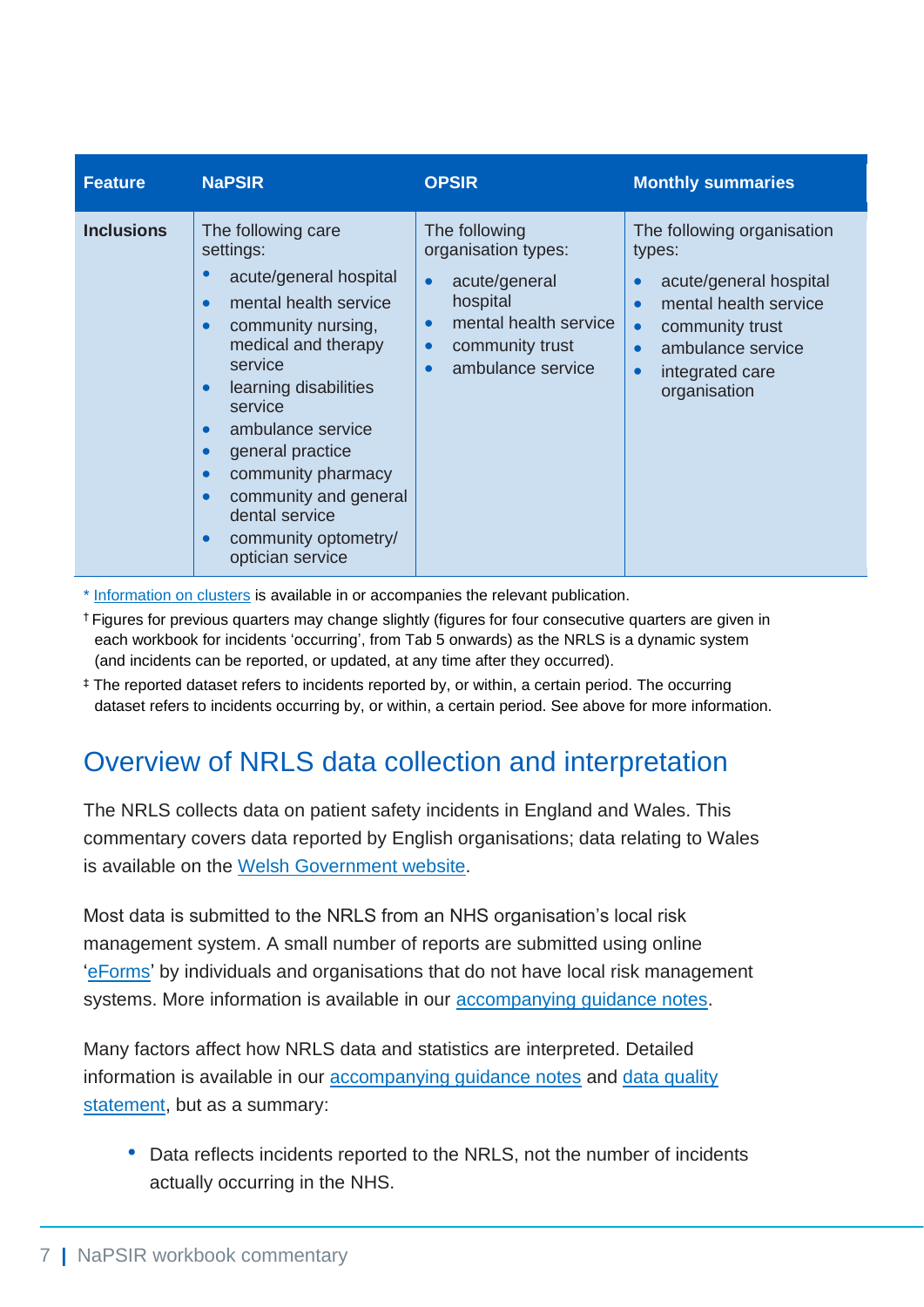- There can be a delay between an incident occurring and when it is reported to the NRLS, so we publish data based on the occurring dataset (the date when an incident is reported to have occurred) and the reported dataset (the date when the incident is reported to the NRLS). For any given period, the number of incidents occurring and incidents reported is unlikely to match.
- Reporting error and bias affect trends in the number of incidents reported to the NRLS; known sources include: the type of organisations that report to us; the type of incidents reported; changes in policy; seasonality in when incidents are reported and when incidents occur (as detailed above); delays in reporting incidents to us.

It is important to consider these factors when interpreting or comparing any NRLS data over time.

### Changes to patient safety data outputs

The Learn from [Patient Safety](https://www.england.nhs.uk/patient-safety/patient-safety-incident-management-system/) Events service (LFPSE; formerly Patient Safety [Information Management System \(PSIMS\)\)](https://www.england.nhs.uk/patient-safety/patient-safety-incident-management-system/) will fully replace the NRLS. It will change the way information is collected to make it easier to record and learn from patient safety events, including patient safety incidents. These improvements mean any output using the patient safety data currently collected on the NRLS will also change, including the NaPSIR data tables and associated outputs in future years.

From July 2021 patient safety events have been reported to LFPSE by individuals and organisations that previously used the 'eForm' reporting method. This currently represents a minority of incidents that would have been reported to the NRLS. We are currently developing new LFPSE-related outputs. However as most incidents are still reported via the NRLS we anticipate that NRLS outputs will remain unchanged until the volume of events recorded via LFPSE increases.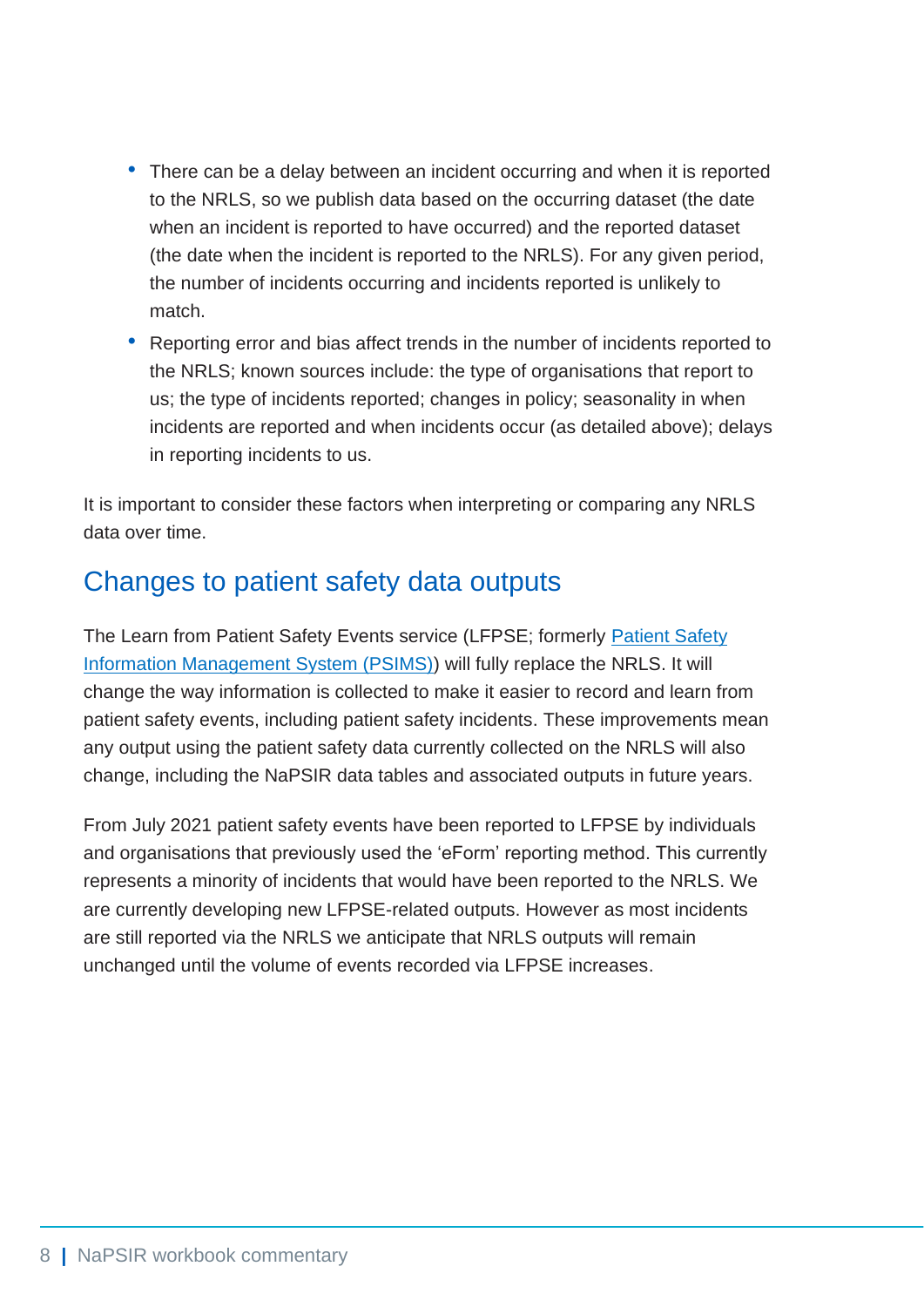## <span id="page-9-0"></span>3. Incidents reported up to June 2021

This section analyses incidents reported to the NRLS using the **'reported dataset'**, the dataset used to look at patterns in reporting, such as frequency and timeliness. It contains incidents **reported** to the NRLS within a specified period (in this case up to the end of June 2021) and reflects seasonality in when incidents are reported to the NRLS.

### Reported number of incidents

Patient safety incidents have been reported to the NRLS since October 2003 (Figure 2), with all NHS organisations being able to access the system from 2005.

From April to June 2021, a total of 602,975 incidents were reported to the NRLS from England. This represents a 21.5% increase when compared to April to June 2020. This likely reflects changes to the provision of services during the COVID-19 pandemic period in 2020 which resulted in reported incidents being comparatively low, as well as a constantly improving reporting culture in the NHS where staff are more likely to report incidents to support patient safety improvement.

The peaks in the number of incidents reported (Figure 2) reflect when many organisations submit large batches of incidents to the NRLS close to the cut-offs for the NaPSIR and OPSIR publications, contributing to both the natural fluctuation and the seasonality.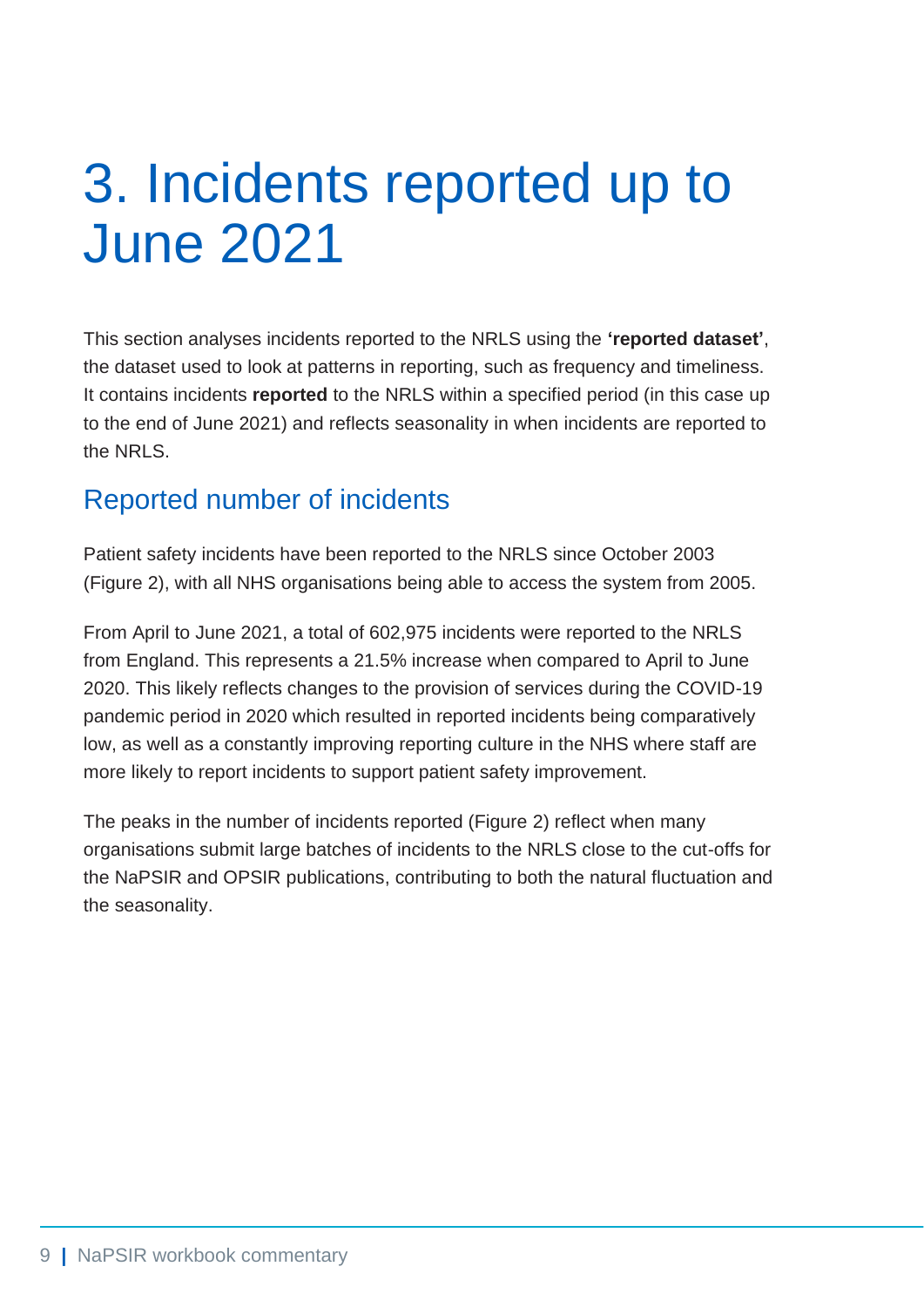

**Figure 2: Number of incidents reported to the NRLS, October to December 2003 up to April to June 2021**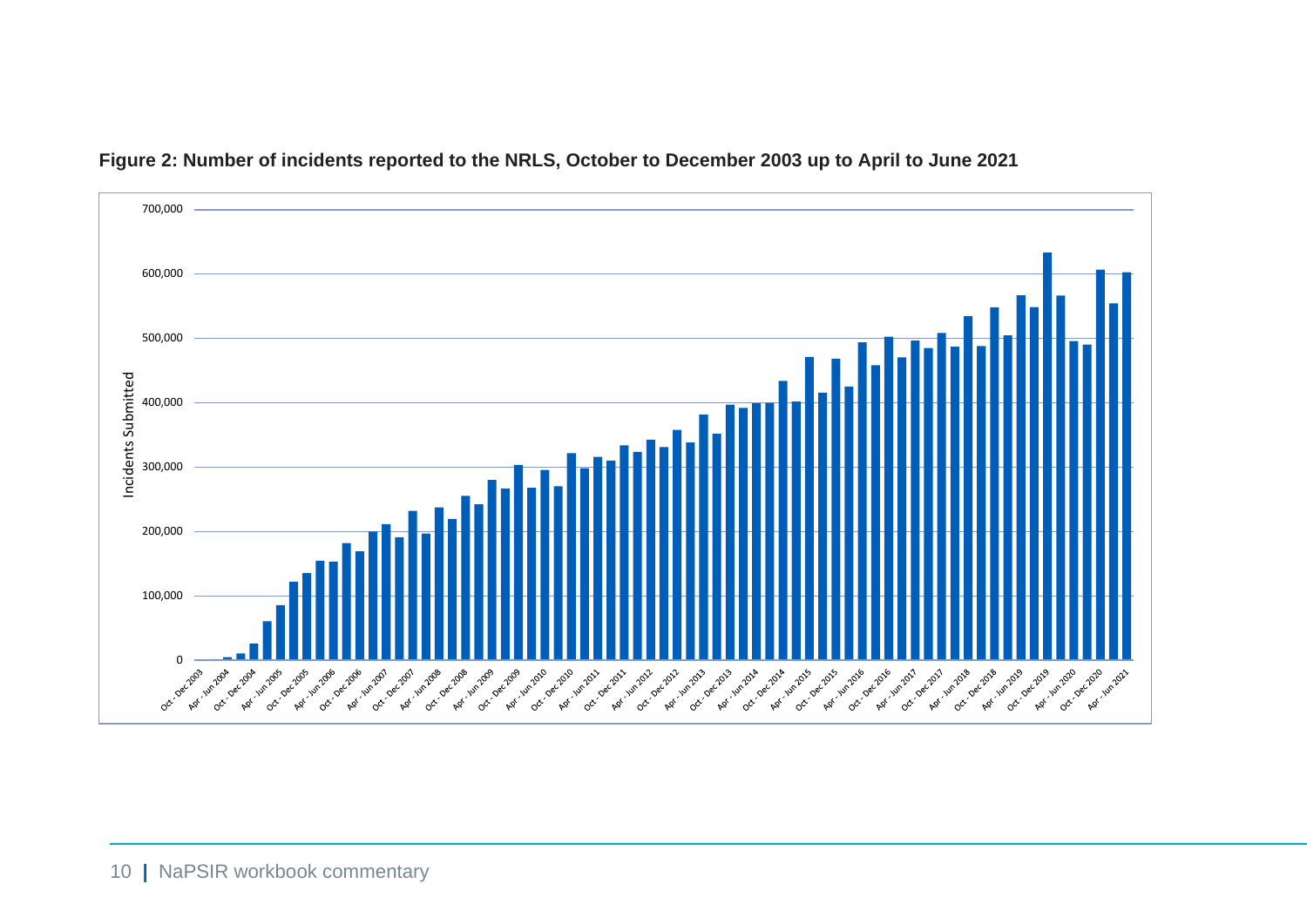## <span id="page-11-0"></span>4. Incidents reported as occurring from April 2020 to March 2021

This section analyses incidents using the **'occurring dataset'** to look at patient safety incident characteristics. This dataset contains incidents reported as happening (occurring) in a specific period and reflects seasonality in when incidents occur. Analysis based on it may be biased by numbers fluctuating over time due to reporting delays.

This report includes analysis of incidents reported to have occurred from April 2020 to March 2021 and reported to the NRLS by 31 May 2021. This cut-off allows time for quality assurance and analysis.

The number of incidents **reported as occurring** for any period will differ from the number of incidents **reported** in the same period because they capture different data. For example, incidents reported from October 2018 to September 2019 will include those that occurred in this period **and** those occurring before October 2018 because of delays in reporting.

From April 2020 to March 2021, English NHS organisations reported 2,109,057 incidents as occurring. This represents a 6.1% reduction when compared with April 2019 to March 2020 (2,246,622).

### Incident characteristics

When submitting incidents to the NRLS, users enter information describing the incident in more detail. For example, we collect information on the type of incident and where it occurred. This helps us learn more about the types of incidents occurring in the NHS and focus our efforts to reduce harm to patients. Key incident characteristics are described below.

#### **Incident category**

Incident category is important because it helps us understand if certain types of incidents are more common than others, so we can target our learning. Many factors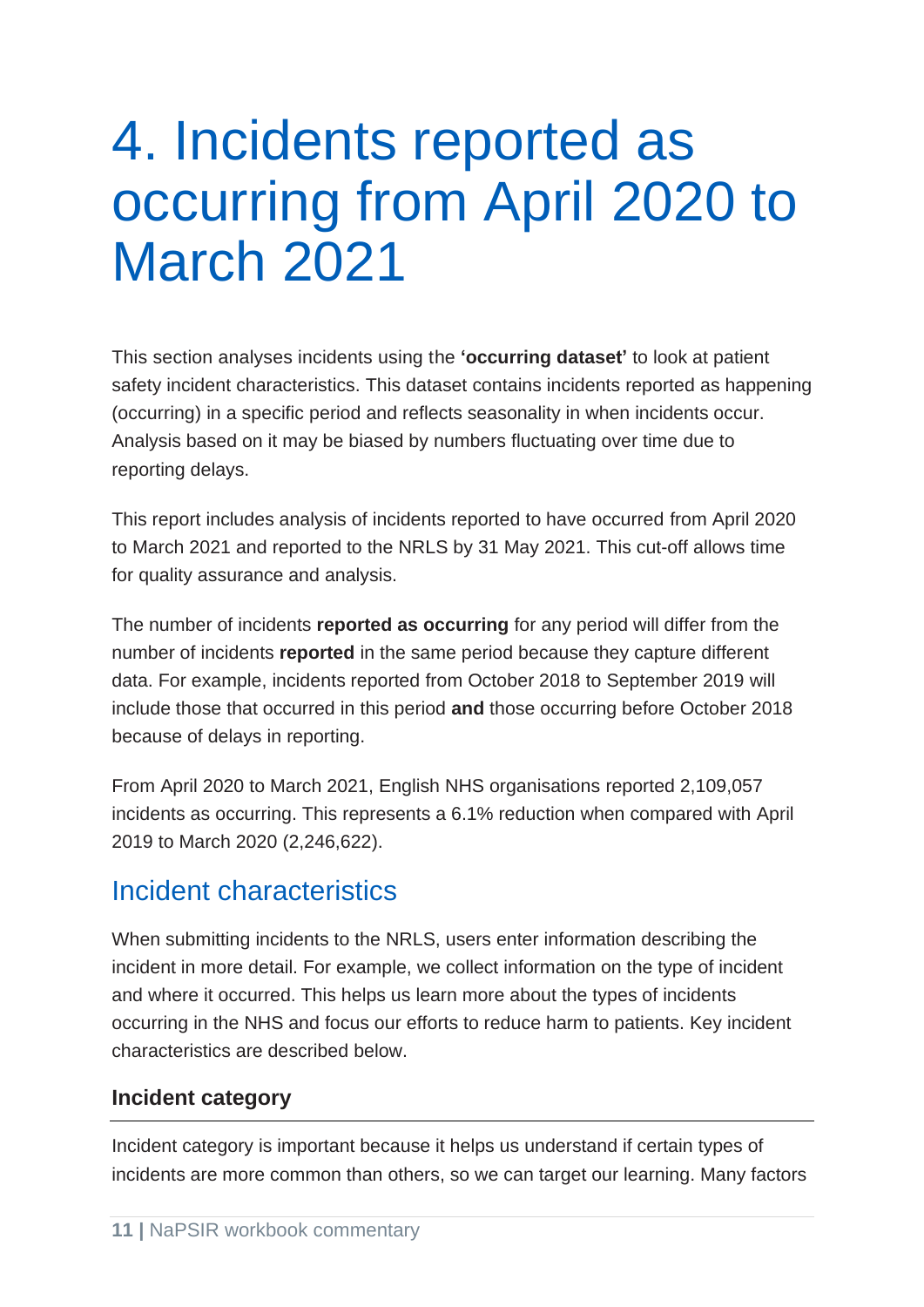can affect the types of incidents different organisations report, with resulting variation within and between different care settings.

Nationally, the top four reported incident categories (see Table 3) were:

- 'Implementation of care and ongoing monitoring / review' (21.8%, 460,145)
- 'Patient accident' (12.7%, 267,460)
- 'Treatment, procedure' (10.6%, 222,556)
- 'Access, admission, transfer, discharge (including missing patient)' (10%, 210,055).

Reductions of 21% in 'Access, admission, transfer, discharge (including missing patient)', and 7.8% in 'Patient accident', compared with the previous year, reflect the reduction in total incidents reports. The distribution of the top categories remained stable despite the effects of the COVID-19 pandemic.

#### **Table 3: Reported incident categories by year, England: incidents reported as occurring from April 2019 to March 2020 and from April 2020 to March 2021**

| <b>Incident type</b>                                                     | April 2019 to<br><b>March 2020</b> |               | April 2020 to<br><b>March 2021</b> |               | %       |
|--------------------------------------------------------------------------|------------------------------------|---------------|------------------------------------|---------------|---------|
|                                                                          | N                                  | $\frac{9}{6}$ | N                                  | $\frac{9}{6}$ | change  |
| Implementation of care<br>and ongoing monitoring /<br>review             | 431,118                            | 19.2          | 460,145                            | 21.8          | 6.7     |
| Patient accident                                                         | 290,150                            | 12.9          | 267,460                            | 12.7          | $-7.8$  |
| Treatment, procedure                                                     | 218,861                            | 9.7           | 222,556                            | 10.6          | 1.7     |
| Access, admission,<br>transfer, discharge<br>(including missing patient) | 265,922                            | 11.8          | 210,055                            | 10.0          | $-21.0$ |
| All other incident<br>categories                                         | 1,040,571                          | 46.3          | 948,841                            | 45.0          | $-8.8$  |
| <b>Total</b>                                                             | 2,246,622                          | 100           | 2,109,057                          | 100           | $-6.1$  |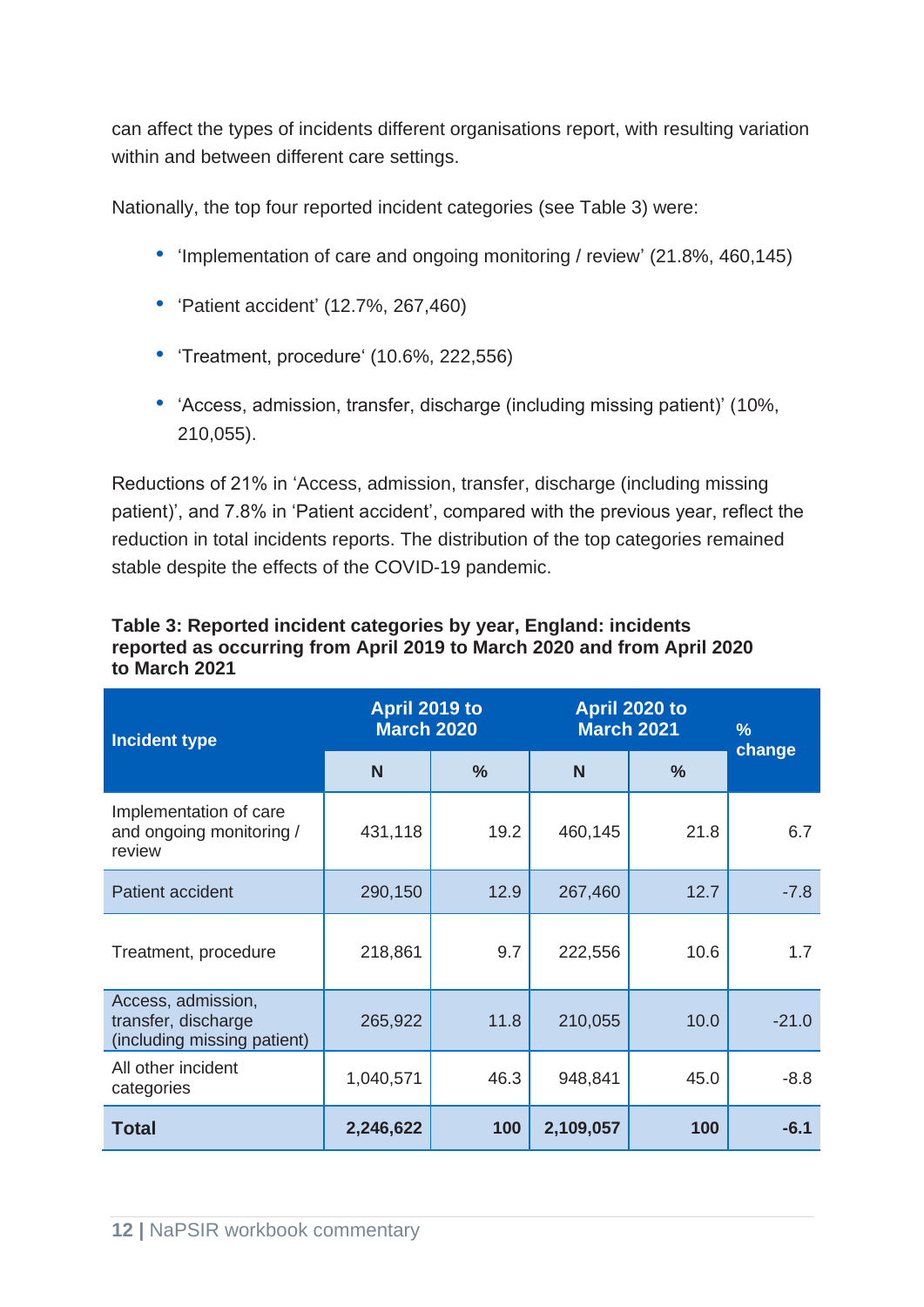#### **Care setting of occurrence**

This information helps us understand where reported incidents have occurred and is needed because any organisation can report an incident, even one that occurred at another organisation.

Nationally, the top four reported care settings of incident occurrence (see Table 4) were:

- 'Acute / general hospital' (70.1%, 1,478,287)
- 'Mental health service' (14.3%, 300,703)
- 'Community nursing, medical and therapy service (incl. community hospital)' (13.1%, 19,305)
- 'Ambulance service' (0.9%, 19,305).

The reduction in reports (9.3%) in 'Acute / general hospital', an increase in 'Mental health service' (1.6%), 'Community nursing, medical and therapy service (incl. community hospital)' (3%) and 'Ambulance services' (5.2%) are consistent with service changes related to COVID-19.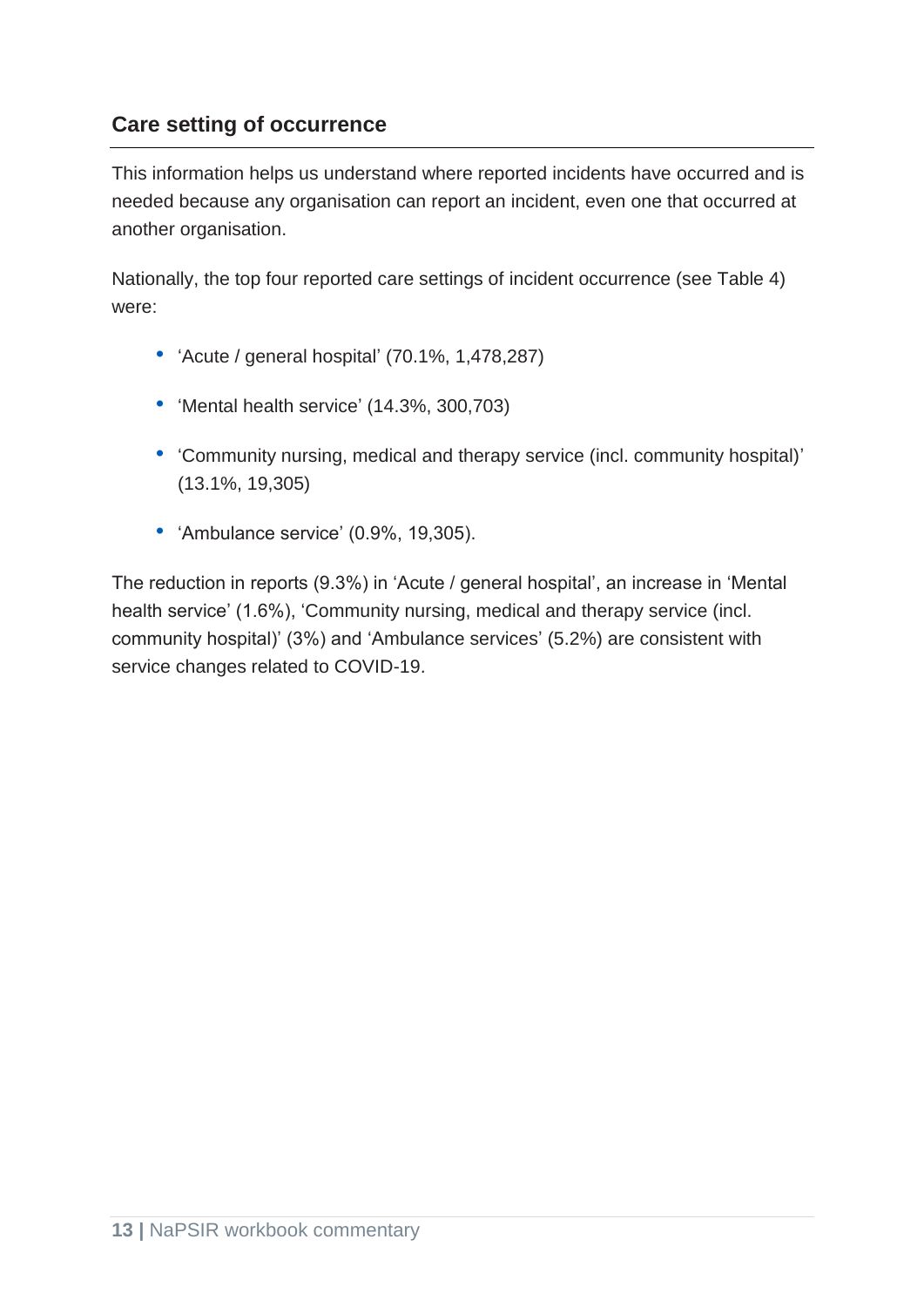**Table 4: Reported incidents by care setting and year, England: incidents reported as occurring from April 2019 to March 2020 and from April 2020 to March 2021** 

| <b>Care Setting</b>                                                                | April 2019 to<br><b>March 2020</b> |               | April 2020 to<br><b>March 2021</b> |               | %      |
|------------------------------------------------------------------------------------|------------------------------------|---------------|------------------------------------|---------------|--------|
|                                                                                    | N                                  | $\frac{0}{0}$ | N                                  | $\frac{0}{0}$ | change |
| Acute / general hospital                                                           | 1,629,360                          | 72.5          | 1,478,287                          | 70.1          | $-9.3$ |
| <b>Mental health service</b>                                                       | 296,112                            | 13.2          | 300,703                            | 14.3          | 1.6    |
| Community nursing,<br>medical and therapy<br>service (incl. community<br>hospital) | 268,000                            | 11.9          | 276,165                            | 13.1          | 3.0    |
| Ambulance service                                                                  | 18,352                             | 0.8           | 19,305                             | 0.9           | 5.2    |
| All other care settings                                                            | 34,798                             | 1.5           | 34,597                             | 1.6           | $-0.6$ |
| <b>Total</b>                                                                       | 2,246,622                          | 100           | 2,109,057                          | 100           | $-6.1$ |

#### **Incident type by care setting**

The type of incident reported will of course vary by care setting because of the differences in the care provided and patients seen. For example, in the acute/general hospital care setting, the top four reported incident types are the same as those for the whole dataset (as most incidents are reported in this care setting): 'Implementation of care and ongoing monitoring / review' (21%, 303,372), 'Patient accident' (14%, 205,955); and 'Treatment, procedure' (12%, 183,313), and 'Access, admission, transfer, discharge (including missing patient)' (11%, 164,394).

Full breakdowns of the data are available in the accompanying [NaPSIR data](https://www.england.nhs.uk/patient-safety/national-patient-safety-incident-reports/national-patient-safety-incident-reports-29-september-2021)  [workbooks](https://www.england.nhs.uk/patient-safety/national-patient-safety-incident-reports/national-patient-safety-incident-reports-29-september-2021).

#### **Degree of harm definition**

Degree of harm should describe the actual level of harm a patient suffered as a direct result of the patient safety incident. There are five NRLS categories for this: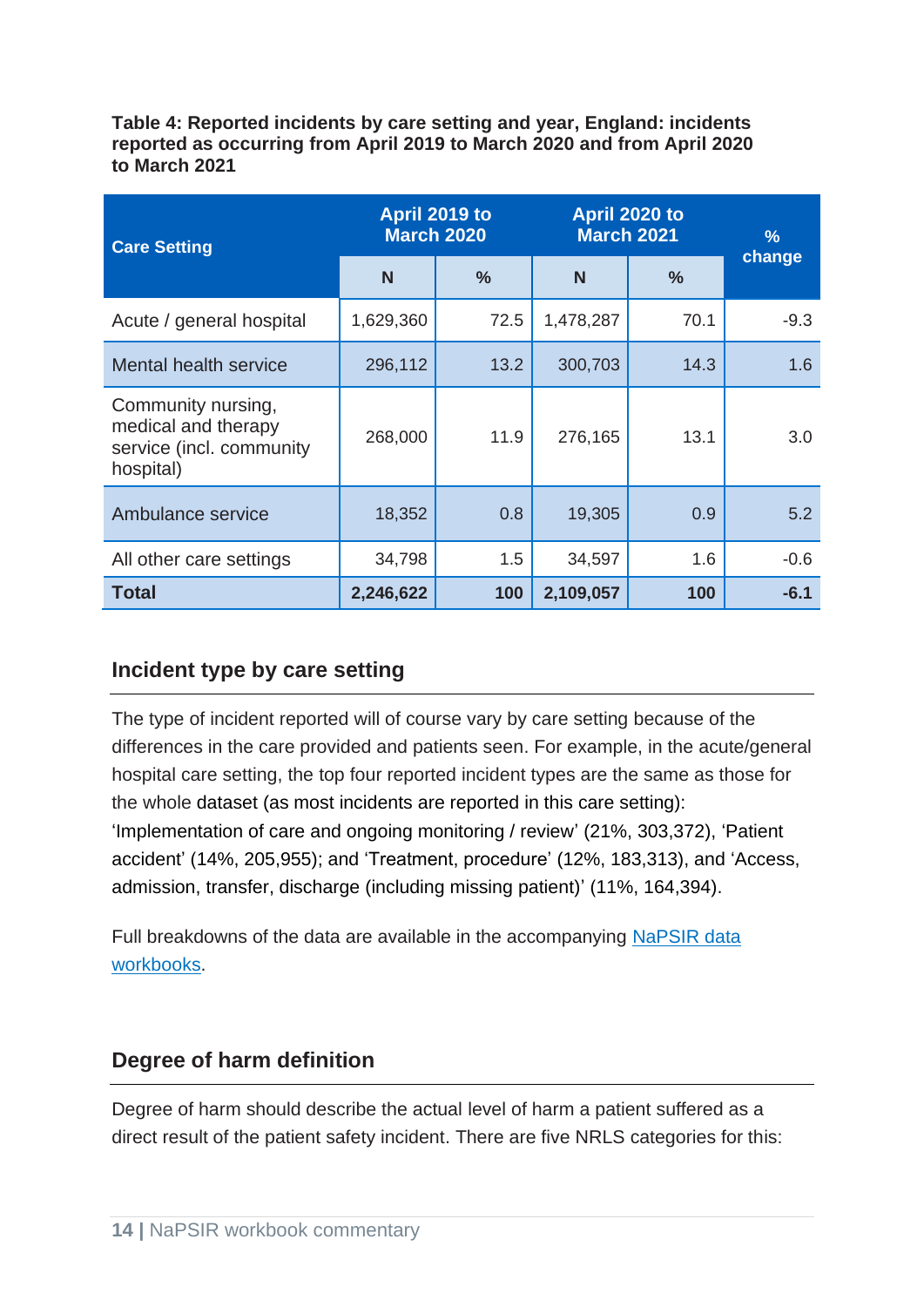- no harm a situation where no harm occurred: either a prevented patient safety incident or a no harm incident
- low harm any unexpected or unintended incident that required extra observation or minor treatment and caused minimal harm to one or more persons
- moderate harm any unexpected or unintended incident that resulted in further treatment, possible surgical intervention, cancelling of treatment or transfer to another area, and which caused short-term harm to one or more persons
- severe harm any unexpected or unintended incident that caused permanent or long-term harm to one or more persons
- death any unexpected or unintended event that caused the death of one or more persons.

The degree of harm helps us learn about the impact of incidents on patients and identify those causing most harm (severe harm and death) so we can prioritise their clinical review. [Clinical review](https://www.england.nhs.uk/patient-safety/patient-safety-review-and-response-reports/) uses NRLS data to identify new or emerging issues that may need national action, such as issuing a [National Patient Safety Alert.](https://www.england.nhs.uk/patient-safety/patient-safety-alerts/) It is still important that incidents causing all degrees of harm are reported to the NRLS as breadth of information is fundamental to improving patient safety.

Sometimes reporters give an incident's **potential** degree of harm instead; for example, coding the degree of harm as 'severe' for a 'near miss' even though no harm was caused because preventative action was taken. This needs to be considered when interpreting the degree of harm data.

#### **Reported degree of harm**

Nationally, most incidents are reported as causing no or low harm. The majority of incidents reported 69.3% (1,461,505), caused no harm and 27.1% (570,928) as causing low harm (see Table 5).

This means fewer than 4% of incidents reported caused higher degrees of harm. Only (3.1%, 64,406) were reported as causing moderate harm, 0.3% (5,945) as causing severe harm, and 0.3% (6,236) as causing death. The number of reported incidents where patients died has increased by 47.7% (2,022) in April 2020 – March 2021, compared with April 2019 – March 2020. This increase cannot be viewed in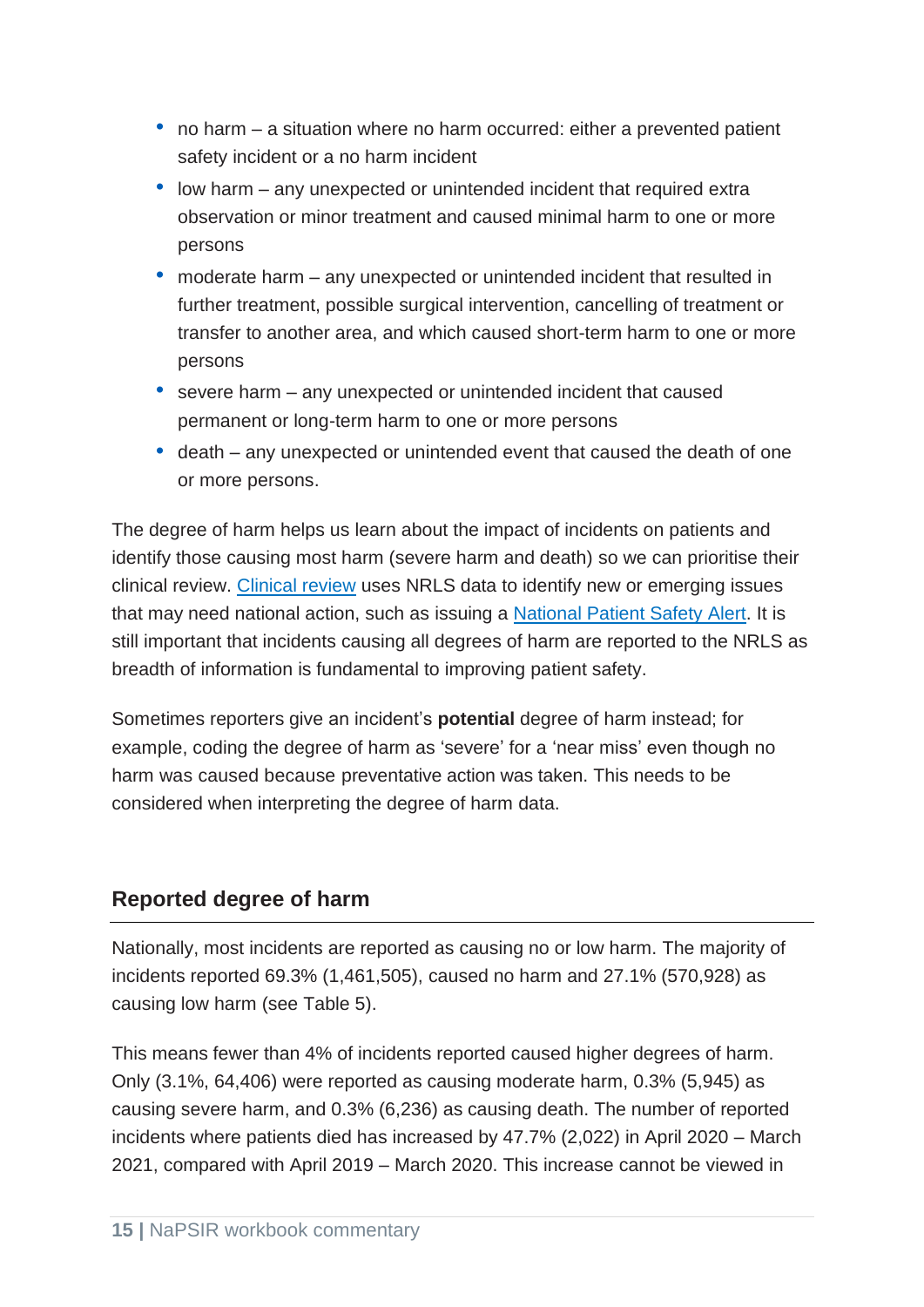the same way it would during a 'normal year.' The context of the COVID-19 pandemic, the rapid and dramatic changes to services, and associated deaths in hospital (Figure 3), must also be considered. All death and severe harm incidents are rapidly reviewed by clinical teams to learn from error and are used to issue guidance where emerging risks are identified.

| <b>Reported</b><br>degree of harm | <b>April 2019 to March</b><br>2020 |               | <b>April 2020 to March</b><br>2021 |               | %<br>change |  |
|-----------------------------------|------------------------------------|---------------|------------------------------------|---------------|-------------|--|
|                                   | N                                  | $\frac{0}{0}$ | N                                  | $\frac{0}{0}$ |             |  |
| No harm                           | 1,609,520                          | 71.6          | 1,461,505                          | 69.3          | $-9.2$      |  |
| Low                               | 567,323                            | 25.3          | 570,928                            | 27.1          | 0.6         |  |
| Moderate                          | 59,594                             | 2.7           | 64,406                             | 3.1           | 8.1         |  |
| <b>Severe</b>                     | 5,919                              | 0.3           | 5,945                              | 0.3           | 0.4         |  |
| Death                             | 4,241                              | 0.2           | 6,263                              | 0.3           | 47.7        |  |
| <b>Total</b>                      | 2,246,597                          | 100           | 2,109,047                          | 100           | $-6.1$      |  |

| Table 5: Reported incidents by degree of harm and year, England:       |
|------------------------------------------------------------------------|
| incidents reported as occurring from April 2019 to March 2020 and from |
| April 2020 to March 2021 *                                             |

\*Excludes incidents where the degree of harm was not reported.

#### **Reported degree of harm by care setting**

The reported degree of harm caused by incidents reported in all care settings follows a similar pattern to the national-level data, with 'no harm' being the most commonly reported. However, the relative proportion of each degree of harm varied by care setting. For example, the percentage of incidents reported as causing 'no harm' ranged from 91.8% (3,483/3,794) in the community pharmacy care setting to 47.9% (132,246/276,165) in the community nursing, medical and therapy service (incl. community hospital) care setting.

The number, and proportion, of incidents reported as death was higher than 'severe' harm in April 2020 – March 2021. This differs from previous years (and NaPSIR publications) where reported deaths were the smallest group. This represents a 47.7% increase (2,022) in incidents reported as death incidents compared to April 2019 – March 2020. Given the reduction in total incident reporting of 6.1%, this is a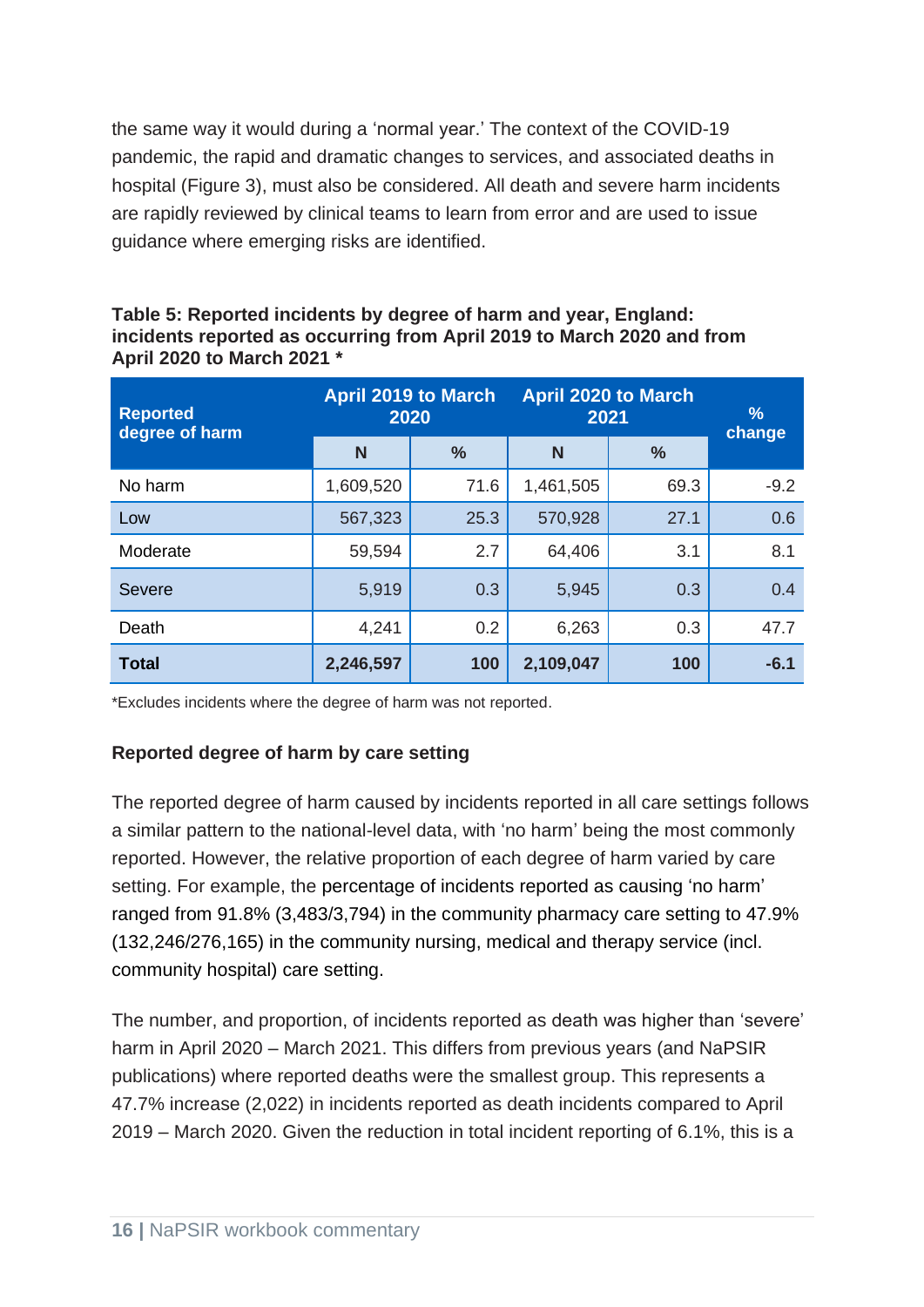large increase, but should be considered in the context of high COVID-19 related deaths (Figure 3), some of which will be reported to the NRLS.



**Figure 3:**. In-hospital COVID-19 deaths during NaPSIR period, England\*

\*Reproduced from NHS England daily COVID death data, 22nd September 2021: <https://www.england.nhs.uk/statistics/statistical-work-areas/covid-19-daily-deaths/>

The large increase in incidents reported as death, seen at national level, was focussed in the 'Acute / general hospital' setting, which showed a 122% increase (from 1348, to 2993) when compared to the previous year. This is likely linked to COVID-19 related service changes.

Full breakdowns of the data are available in the accompanying [NaPSIR data](https://www.england.nhs.uk/patient-safety/national-patient-safety-incident-reports/national-patient-safety-incident-reports-29-september-2021)  [workbook.](https://www.england.nhs.uk/patient-safety/national-patient-safety-incident-reports/national-patient-safety-incident-reports-29-september-2021)

#### **Reported degree of harm by incident type**

When degree of harm is broken down by incident type, the patterns are generally the same as those at a national level, with most incidents being reported as 'no harm'. The 'infection control incident' category saw an increase in incidents at all harm levels, compared to the previous year. 'Infection control incident' also had the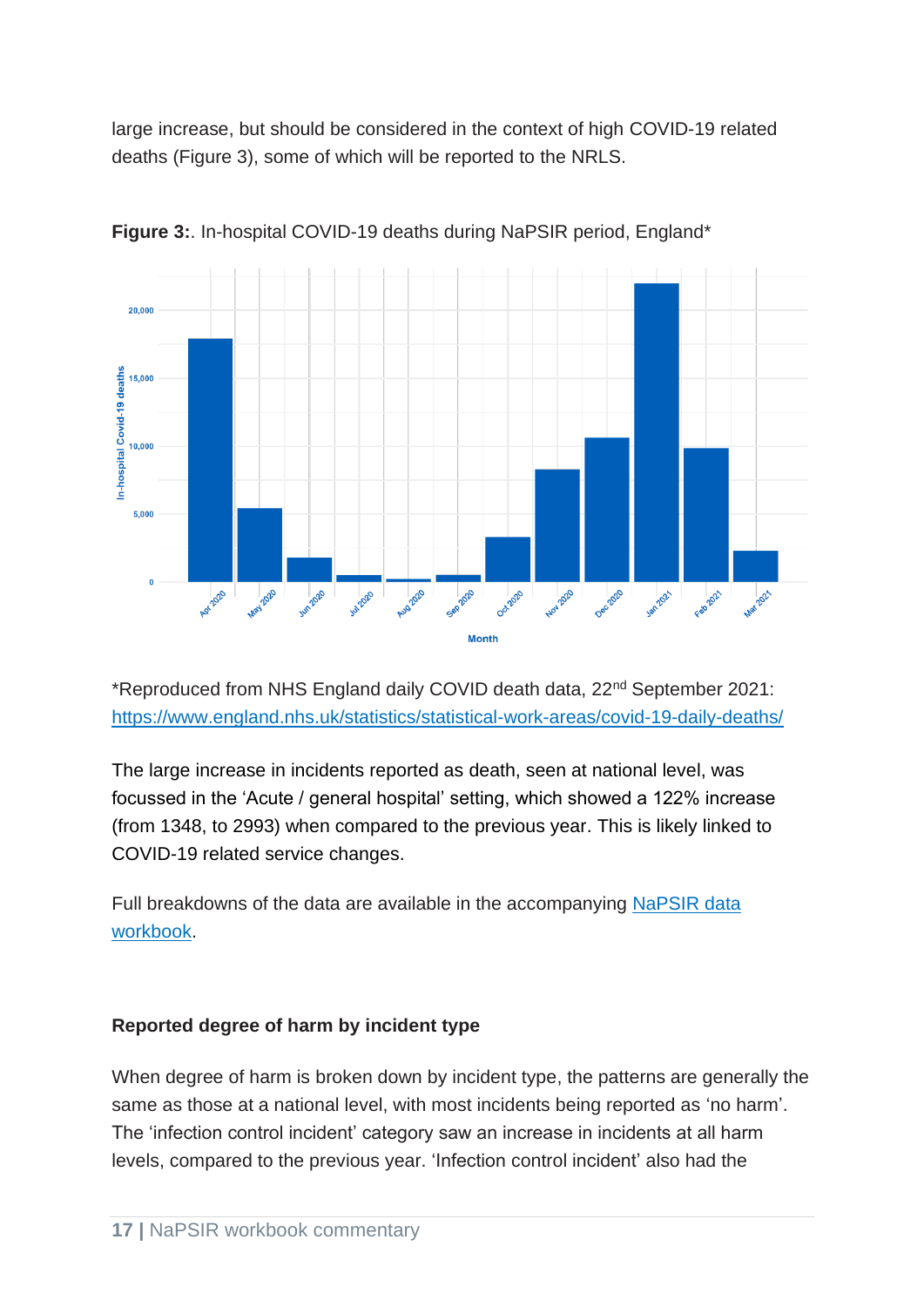highest reported harm percentage of incidents reported as death (2.19%, 1,561/71,392); this is a substantial increase on the previous year and is likely driven by the COVID-19 pandemic. The lowest percentage of 'no harm' was seen in 'implementation of care' category at 45.1% (207,725/460,145).

Full breakdowns of the data are available in the accompanying [NaPSIR data](https://www.england.nhs.uk/patient-safety/national-patient-safety-incident-reports/national-patient-safety-incident-reports-29-september-2021)  [workbook.](https://www.england.nhs.uk/patient-safety/national-patient-safety-incident-reports/national-patient-safety-incident-reports-29-september-2021)

When both reported incident location and type are considered, the effects of the COVID-19 pandemic have been most visible in incident reporting data as an increase in incidents reported as death in the 'infection control' category in the acute trust setting. Compared against the previous year, April 2020 – March 2021 has seen an increase of 2,141% (from 63 to 1,412) in 'infection control' incidents. The national patient safety team's advice (see section 2.1) was to encourage reporting of 'hospital-onset probable or definite healthcare acquired infections' for COVID-19 and the increase in reported incidents (particularly deaths) reflects this.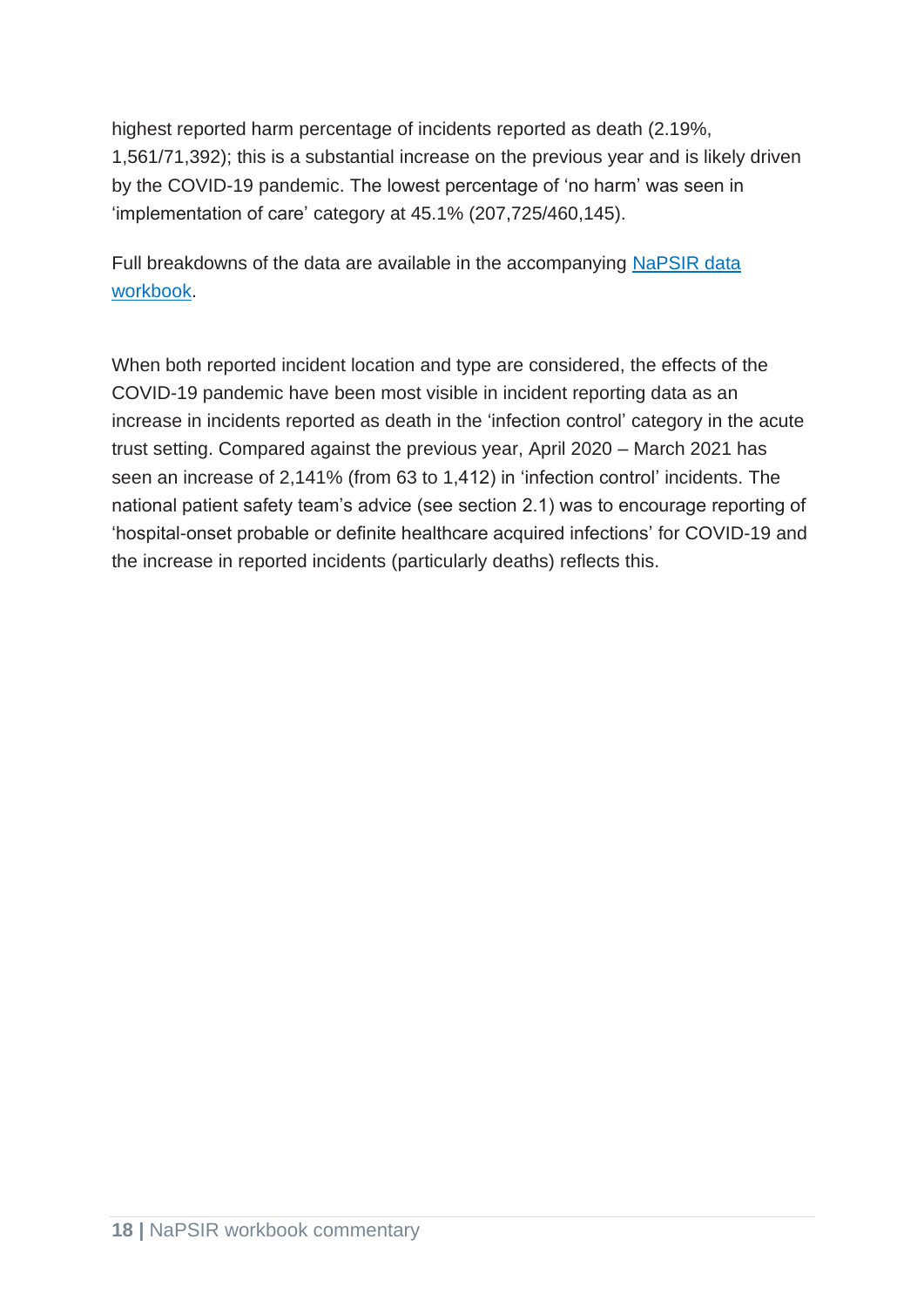## <span id="page-19-0"></span>5. Final remarks

The NRLS is a system designed to support learning. The incidents collected reflect what is reported to us and the reporting culture. The system is not designed to count the actual number of incidents occurring in the NHS. Therefore, the general trend of increases in incidents reported to the NRLS indicates a constantly improving reporting culture. These increases, together with the reduction in the time between an incident occurring and it being reported, have provided more opportunity for us to learn and reduce the risk of harm to patients. The total number of incident reports has reduced in April 2020 – March 2021, and the distribution of incident types has changed; these are likely related to the COVID-19 pandemic and its effects on health services.

We rely on the quality and accuracy of information submitted to focus our learning and interventions to reduce harm. We continue to use this information to identify which incidents are clinically reviewed and how we should work to improve patient safety. We also encourage all users to review their own patient safety incidents locally, to understand more about their reporting culture and areas where local improvements in safety culture and patient safety can be made.

The recently launched LFPSE service will replace the NRLS. This will affect the sort of data we collect, and national incident reporting will span two systems during the implementation and roll out. As a result, our statistical outputs are anticipated to change in future years. More information is available [online.](https://www.england.nhs.uk/patient-safety/patient-safety-incident-management-system/)

The COVID-19 pandemic has drastically affected people's health, healthcare needs and healthcare delivery across the world. The pressures on NHS hospital care and ambulance services, the reduction in elective case provision, and the transition to digital-first delivery methods will all have affected incident reporting. NRLS data continues to be used to learn about emerging patient safety issues and improve safety, but the data in this publication cannot be used to compare against pre-COVID-19 time periods in any meaningful way.

We thank all staff, patients and members of the public who have taken the time to report incidents. This information is essential in helping us all improve patient safety and protect our patients from harm.